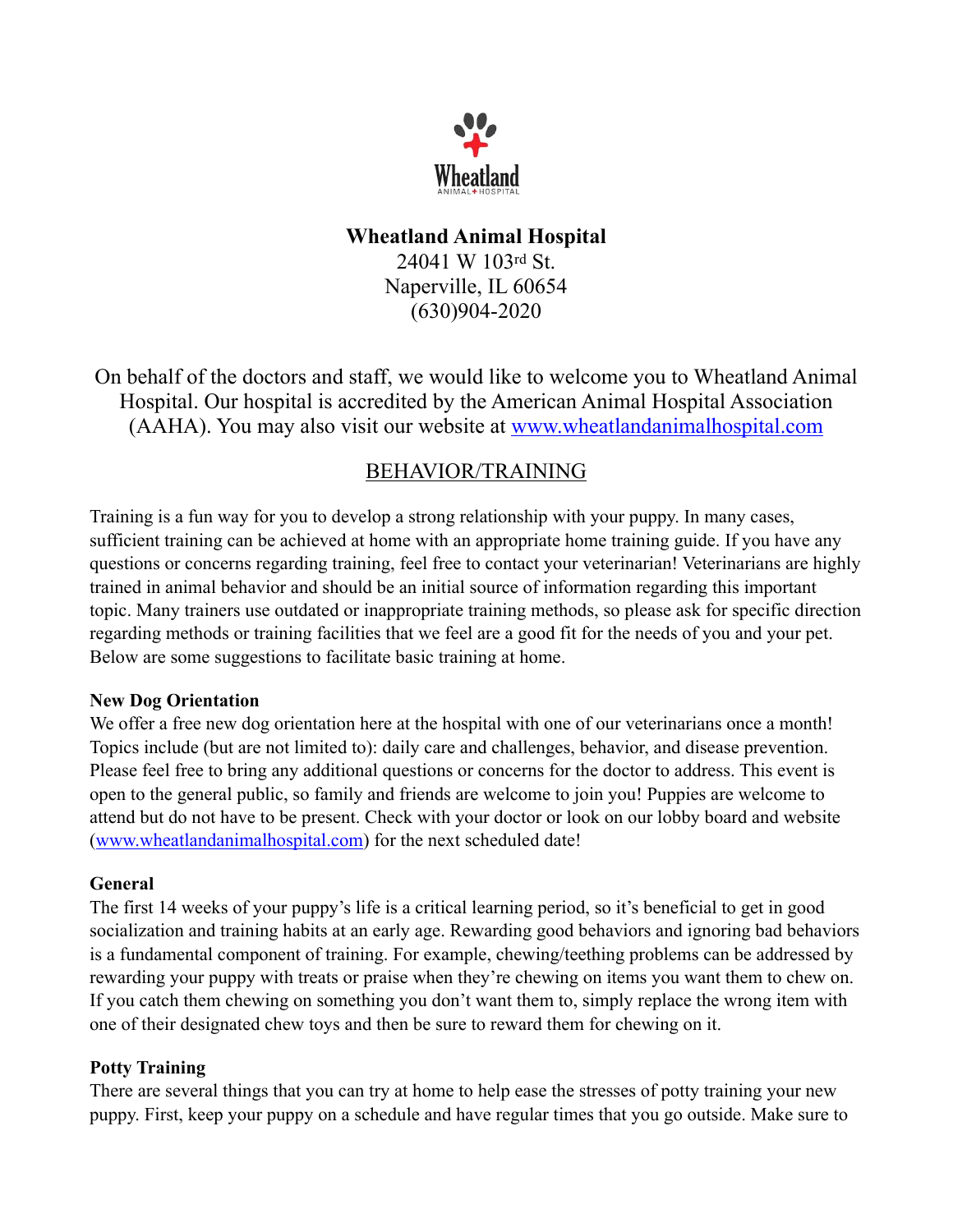go outside after eating/drinking, after long play sessions, first thing in the morning, before bed, and after naps. Try to stay on a proactive schedule rather than waiting until the last minute to take them out. Be sure to provide lots of praise or rewards when your puppy goes to the bathroom outside. It may also be helpful to go in a certain area of the yard each time you go out and try to use a cue word or phrase (ex: "go potty"). Refrain from letting your puppy have free, unsupervised access to the house as they can wander into another room and have an accident. If there is an accident, avoid scolding and instead, calmly take your puppy outside to the designated area immediately and reward him/her once they do go to the bathroom. For cleaning up accidents in the house, we recommend using an enzymatic cleaner. This will help to break down any odors that may entice your puppy to go back to that spot again.

#### **Crate Training**

Having a crate trained puppy can be very helpful with potty training and to have a safe place for your puppy when he/she can't be directly observed. The crate should be a positive place, not a place for punishment. You can make it more comfortable with a blanket/towel and a toy or two. It should be left open throughout the day for your puppy to spend time in as he/she desires. If the first few nights in the crate are difficult for your puppy, you can try to provide a small light source or a quiet radio nearby. Try to avoid repeatedly going to the crate if they cry (unless it's time for a potty break), as this will reinforce the behavior.

#### **Leash Walking**

Avoid choke and pinch collars when leash training. If your puppy doesn't want to walk and just sits down on the leash, he/she usually just needs help learning. Rather than forcing them to walk, try to encourage them! Talking to them, calling their name, or even using a trail of treats can be helpful to encourage walking. Once they do walk, be sure to provide treats and lots of praise. If your puppy pulls a lot on the leash, try not to pull against them because they will usually just pull back. Instead, simply stop walking and in most cases, they will stop pulling within seconds. It can be a little time consuming at first, but if you can stop each time they start to pull, they will soon learn that the walk is a lot more exciting if they don't pull. If you're looking for an alternative to a standard neck collar for walking, we recommend trying either a Gentle Leader or a harness that has a hook for the leash on the front (on the puppy's chest, not their back). Gentle Leaders strap over your dog's muzzle (but they aren't a traditional "muzzle" you may think of) and simply drop their head down when they pull. Front-hook harnesses provide a "hinge point" that doesn't give them any benefit to pulling. These are both options that don't inflict pain and in most cases are very effective for leash training.

#### **Nail Trimming**

It is very important to get your puppy used to nail trimming at an early age. One of the easiest and most beneficial things to do at home is to play with your puppy's feet! This gets them used to some of the handling that is needed for nail trimming. When buying nail clippers for your home, try to buy those that use a scissor mechanism rather than the guillotine types. Avoid clipping the area known as the "quick" which contains blood vessels and nerves. If you do accidentally get to the "quick" and the nail begins to bleed, you can use styptic powder (found at pet stores) or even flour or cornstarch on the area to stop the bleeding. For detailed instructions on nail trimming, you can ask your veterinarian for a demonstration!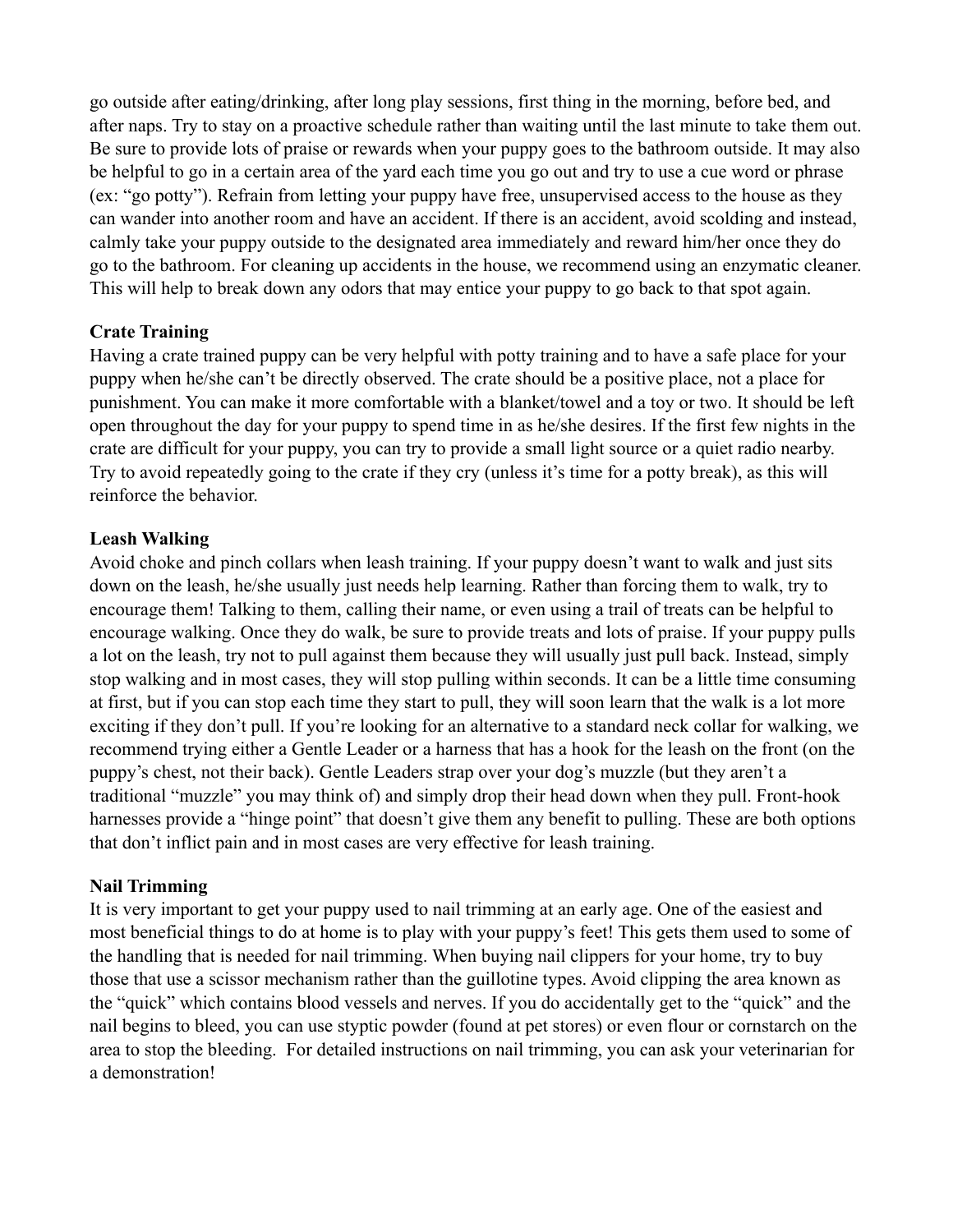#### **Brushing Teeth**

Dental disease is the number one health problem in all pets and can affect their entire body. For this reason, we recommend brushing your puppy's teeth daily and getting them used to brushing as early as possible. All you need is a children's toothbrush with water. Toothpaste for dogs can be used if desired, but it isn't necessary (do not use human toothpaste). Simply lift their lip on each side, brush the outsides of the teeth, and you're all done! There's no need to brush the biting surface or insides of the teeth.

# PARASITES

#### **Heartworm**

Heartworm disease is a life-threatening disease caused by a parasitic worm that lives in the bloodstream and infests that heart and lungs. Dogs become infected with heartworm through the bite of an infected mosquito, but the parasite cannot be transmitted by an infested dog. The treatment for heartworm disease is very costly and can have life-threatening complications, so we recommend that all dogs be on a heartworm preventative - Sentinel.

(Go to the Virbac website to find out more information about Sentinel: [https://us.virbac.com/product/](https://us.virbac.com/product/parasiticides/sentinel-flavor-tabs) [parasiticides/sentinel-flavor-tabs\)](https://us.virbac.com/product/parasiticides/sentinel-flavor-tabs)

The climate in our area enables mosquitoes to survive outdoors for a majority of the year, but they can also easily get indoors. Therefore, we recommend that all dogs be on heartworm preventative year round starting at 6 weeks of age. Heartworm testing is performed on all dogs at 8 months of age and then annually thereafter.

#### **Intestinal parasites**

There are several intestinal parasites that can infest your puppy and cause vomiting and diarrhea. Most of these parasites are zoonotic, meaning they are contagious to humans and other animals. Dogs usually come into contact with the parasites in the environment but some can also be transmitted to puppies from their mother. In order to detect these parasites, we ask that you bring in a stool sample for a fecal centrifugation test. By performing this test regularly, we can detect early stages of the parasites and treat before an infestation occurs to hopefully prevent your other pets or family members from contracting them. We recommend checking at least two stool samples on puppies during their vaccination series and then annually thereafter. Sentinel (our recommended heartworm preventative) also provides intestinal parasite protection against hookworms, whipworms, and roundworms, which is another reason we recommend using this preventative year round.

#### **Fleas**

Fleas can parasitize many mammals, including: dogs, cats, rabbits, opossums, and raccoons. The nature of the flea lifecycle puts all dogs at risk for potential exposure. Fleas mate on a parasitized animal and drop eggs in the environment (inside the house, under the deck, in the yard, etc.). If we or our animals tread through these areas, it is very easy to bring flea eggs into the house. Fleas multiply rapidly and can carry dangerous bacteria that can make dogs or humans sick. Sentinel (our recommended heartworm preventative) provides monthly flea protection in addition to heartworm and intestinal parasite protection and should be given year round to protect against fleas since both adults and eggs/ larvae can survive indoors.

(Go to the Merck website to find out more information about Bravecto: [https://us.bravecto.com/\)](https://us.bravecto.com/)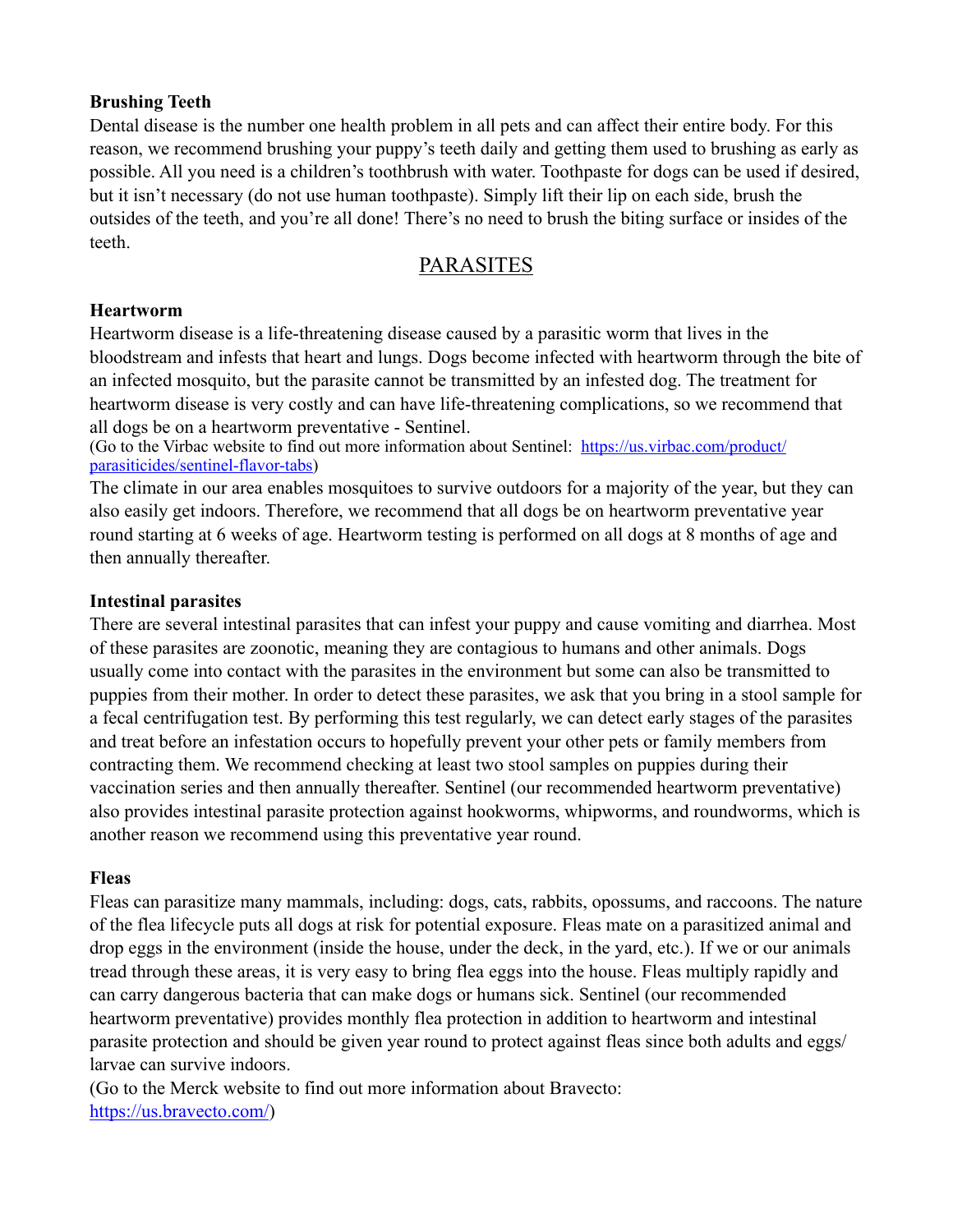### **Ticks**

Ticks are common in areas that are wooded, have a water source, or have tall grasses. Preventatives are important if your dog is at risk for tick exposure since there are several diseases that can be transmitted by ticks. Your dog's risk can be discussed with your veterinarian. We recommend using one of our oral preventatives for tick prevention due to the rapid speed at which it kills ticks.

(Go to the Zoetis website to find out more information about Simparica: [https://www.zoetis.com](https://www.zoetis.com/) or visit<https://www.simparica.com/>)

# VACCINATIONS

There are several diseases that your puppy can contract which can be prevented through proper vaccination. Your puppy should be vaccinated for the following diseases:

- **Distemper (D):** this is a highly contagious viral disease of dogs as well as several wild animals (wolves, coyotes, raccoons) and ferrets. Distemper can be contracted by contact with contaminated objects and can affect multiple organ systems. Signs include: runny eyes and nose, diarrhea, vomiting, and seizures. This vaccination is given 4 times as a puppy, once at 1 year of age, and is boostered every 3 years thereafter.
- **Infectious Hepatitis (H):** canine hepatitis is a serious viral disease that affects the liver, kidneys, lymph nodes, eyes, and other organs. It is spread through any bodily secretion and signs will often develop about 1 week after exposure. Signs include: fever, loss of appetite, increased thirst, and reddening of the lining of the mouth, throat, and eyelids. This vaccination should be given 4 times as a puppy, once at 1 year of age, and boostered every 3 years thereafter.
- **Leptospirosis (L):** this is bacterial infection that affects dogs, raccoons, opossums, rats, and even people. In our area, raccoons and opossums are the most common carriers. Leptospirosis affects the kidneys, liver, and nervous system. Any animal that recovers from the infection can still shed the bacteria in their urine for up to 1 year. This vaccination is given twice as a puppy and annually thereafter.
- **Parainfluenza (P):** parainfluenza is a viral disease with varying signs, including: coughing, discharge from the eyes and nose, or even vomiting and diarrhea. This vaccination should be given 4 times as a puppy, boostered at 1 year of age, and then every 3 years thereafter.
- **Parvovirus (P):** this is a highly contagious viral disease that is spread through contact with the stool of an infected dog or from a contaminated environment. The virus is very resilient and can survive in your house or in the ground for a long time. This disease causes severe vomiting and diarrhea that often contain blood. Therefore, infected animals will often dehydrate very rapidly. This vaccination should be given 4 times as a puppy, boostered at 1 year of age, and then every 3 years thereafter.
- **Bordetella:** bordetella is a bacterial disease that causes the condition commonly known as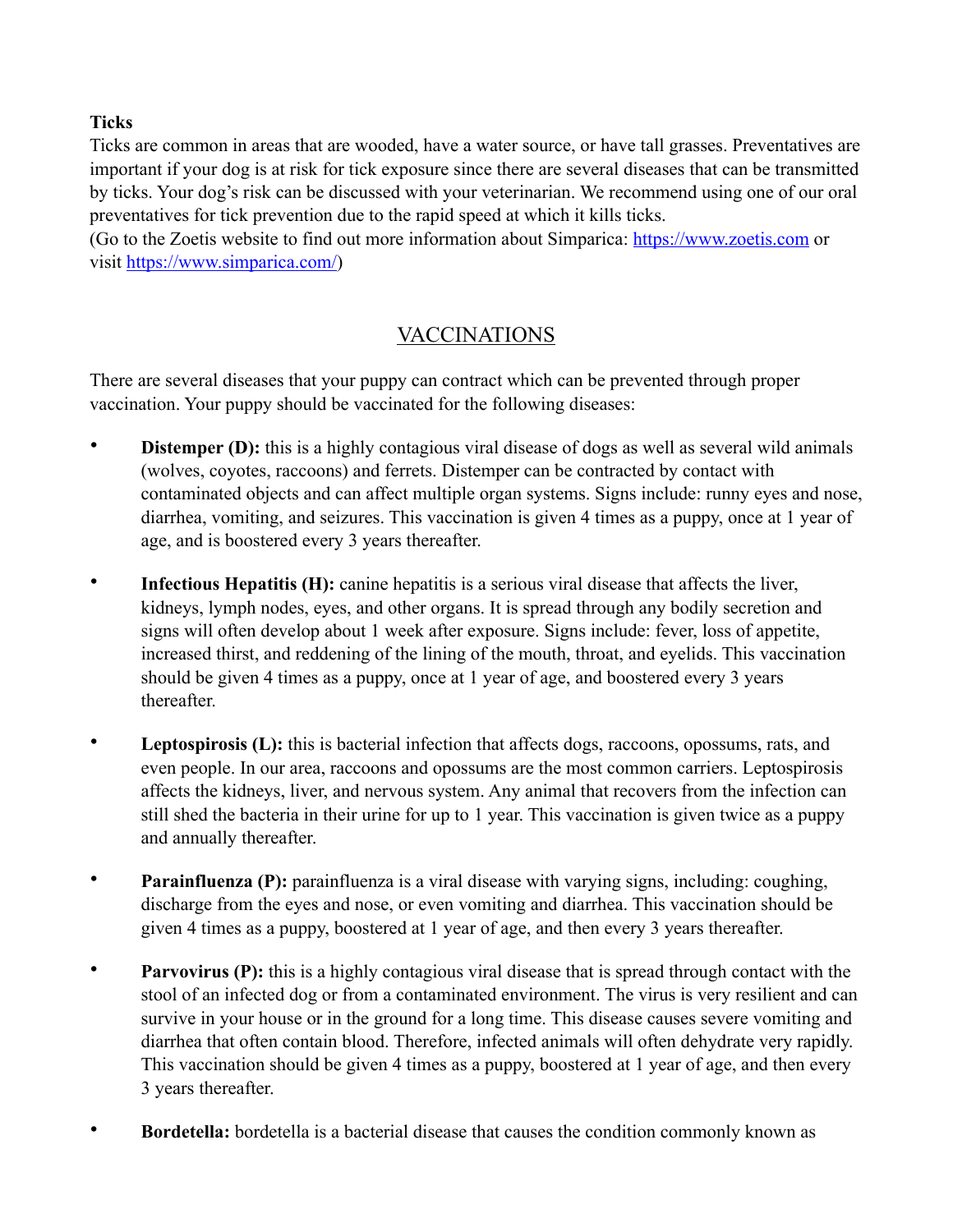"kennel cough." It is spread through contact with a contaminated object. Initially, dogs will show respiratory signs, including: discharge from the eyes and nose and a dry, hacking cough. If left untreated, it will often develop into pneumonia. Dogs that go to training classes, boarding facilities, dog parks, dog shows, grooming facilities, or spend a lot of time with other dogs are the most at risk. This vaccination should be given twice as a puppy, boostered at 1 year of age, and is then given annually thereafter for dogs considered at risk for the disease.

• **Rabies:** rabies is a fatal viral disease that can affect all warm-blooded animals, including humans. It is spread through a bite from an infected animal. The signs can vary significantly, so diagnosis can be difficult while the animal is alive. The only prevention for rabies is through vaccination. Puppies receive their first rabies vaccination at 16 weeks of age, which will last for 1 year. The vaccine should be boostered the following year with either a 1 or 3 year vaccination.

**The vaccination schedule for your puppy should be as follows: 6-8 weeks of age: DHPP 9-11 weeks of age: DHPP and Bordetella 12-14 weeks of age: DHLPP and Bordetella 15-17 weeks of age: DHLPP and Rabies 1 year**

There are also several diseases that can affect your puppy depending on their individual needs. The following vaccinations can be discussed with your veterinarian to ensure that your puppy is properly protected.

- **Canine Influenza:** this is a virus that is spread by respiratory particles or contaminated objects. It was first recognized in Florida in 2004 and has since been reported in 40 states (including Illinois). Dogs that are at risk for contracting this disease are those in close contact with other dogs (boarding or grooming facilities, shelters, training classes, etc.) and these are the dogs that are recommended to be vaccinated. Canine influenza can be contracted at any time of the year and signs include: lethargy, cough, low-grade fever, and nasal discharge. In mild cases, a cough can persist for 10-21 days and in severe cases, it can develop into pneumonia.
- **Lyme Disease:** lyme disease is caused by bacteria (*Borrelia burgdorferi)* and can affect dogs, cats, horses, cattle, birds, and people. It is transmitted by several different species of ticks. In order to transmit the disease, the tick must be attached for 10-24 hours. Dogs that are used for hunting, go camping with their owners, or are exercised in forest preserves are at the greatest risk for encountering ticks. Signs of lyme disease are nondescript and can include: rash, fever, joint swelling or pain, and/or swollen lymph nodes. If untreated, more serious signs can develop (nervous system, cardiac, or joint disorders). Prevention of this disease can be achieved by using a tick preventative (Parastar) and with a vaccination for dogs that are frequently at risk of exposure.